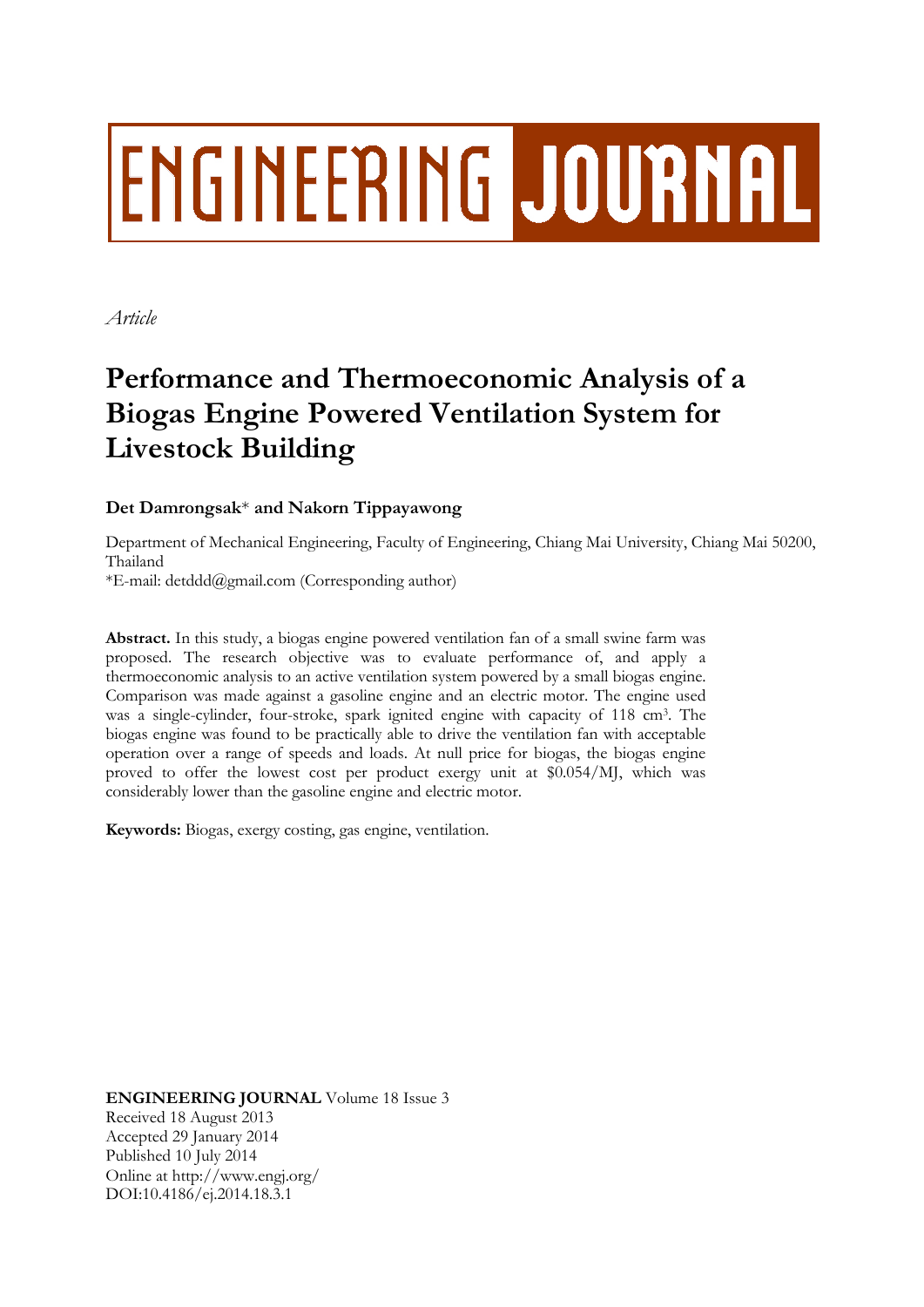#### **Nomenclature**

| <b>BSFC</b><br>bTDC            | brake specific fuel consumption $(g/kWh)$<br>before top dead center (-) |
|--------------------------------|-------------------------------------------------------------------------|
| $\overline{C}_f$               | cost rate associated with fuel exergy $(\frac{1}{2}h)$                  |
| $c_f$                          | cost per exergy unit of fuel $(\frac{5}{M})$                            |
| $\dot{E}_f$                    | exergy rate of fuel $(MJ/h)$                                            |
| $\dot{C}_w$                    | cost rate associated with product exergy $(\frac{1}{2}h)$               |
| $c_{w}$                        | $\cos t$ per product exergy unit $(\frac{1}{2}$ /MJ)                    |
| LHV <sub>f</sub>               | lower heating value $(kJ/m3)$                                           |
| $\dot{m}_a$                    | mass flow rate of air $(kg/s)$                                          |
| $P_{engine}$                   | power output from biogas engine (kW)                                    |
| $P_{\scriptscriptstyle motor}$ | power output from electric motor (kW)                                   |
| $v_a$                          | velocity of air $(m/s)$                                                 |
| $V_{f}$                        | volumetric flow rate $(m^3/s)$                                          |
| W                              | exergy rate of product $(MJ/h)$                                         |
| $\dot{Z}_{\textit{eng}}$       | cost rate of the capital investment of the engine (\$/h)                |
| $\dot{Z}_{\textit{fan}}$       | cost rate of a fan $(\frac{1}{2})$ h)                                   |
| $\dot{Z}_{\alpha\&m}$          | cost rate of operating and maintenance $(\frac{4}{h})$                  |
| η                              | engine thermal efficiency $(\%)$                                        |

#### **1. Introduction**

Proper ventilation is of paramount importance for animal husbandry to maintain the health and comfort of farm animals. Normally, natural ventilated building design is not usually able to allow prevailing winds to bring sufficient fresh air into the buildings. Ventilation requirement of these buildings are often compromised by the need to avoid livestock stressing from uncomfortable environments. Sufficient ventilation rate is required to primarily provide optimal thermal indoor environment. Ventilation rate is also connected with environmental issue in terms of distribution or removal of airborne contaminants and gas emissions [1-2]. To provide adequate indoor conditions for farm animals, an understanding of climate distribution in the building and its relation to the ventilation configuration and ambient outdoor environment is required. Furthermore, recent outbreaks of various diseases like avian and swine flu have induced concern of general public about the way animals are being kept [3], forcing many farmers to adopt modern closed farming system. Prevention of outbreaks among the farm animals requires the ability to maintain ventilation and thermal comfort as homogeneous as possible and within pre-specified thresholds in occupied zones. This can be achieved by forced ventilation system. Normally, active ventilation system has fans mounted at suitable locations to induce fresh air and circulate room air. Proper environmental control inside the livestock house relies on the fan capacity to supply the required volume of air at the static pressure differential chosen for the building as well as properly configured and operated inlets for fresh air distribution [4]. In tropical climate like in Thailand, farm buildings normally operate in tunnel ventilation mode in which air is drawn through evaporative cooling pads at one end of the building and exhausted by large capacity fans at the opposite end. Typically, these fans are powered by electric motors or gasoline engines which account for considerable energy consumption, hence operating cost.

Direct on-farm energy usage involves fossil fuels and electricity. Farming practices and energy usage have changed in the past decade with increasing concern for fuel cost and energy conservation. Improvement in energy efficiency and renewable energy use can reduce farm operating cost [5]. In Thailand, biogas technology has been a reasonably successful renewable energy technology developed and widely disseminated. Farms normally use biogas for heating, electricity generation and shaft work [6-8]. Adoption of biogas engine, in place of gasoline engine or electric motor has great potential to reduce ventilation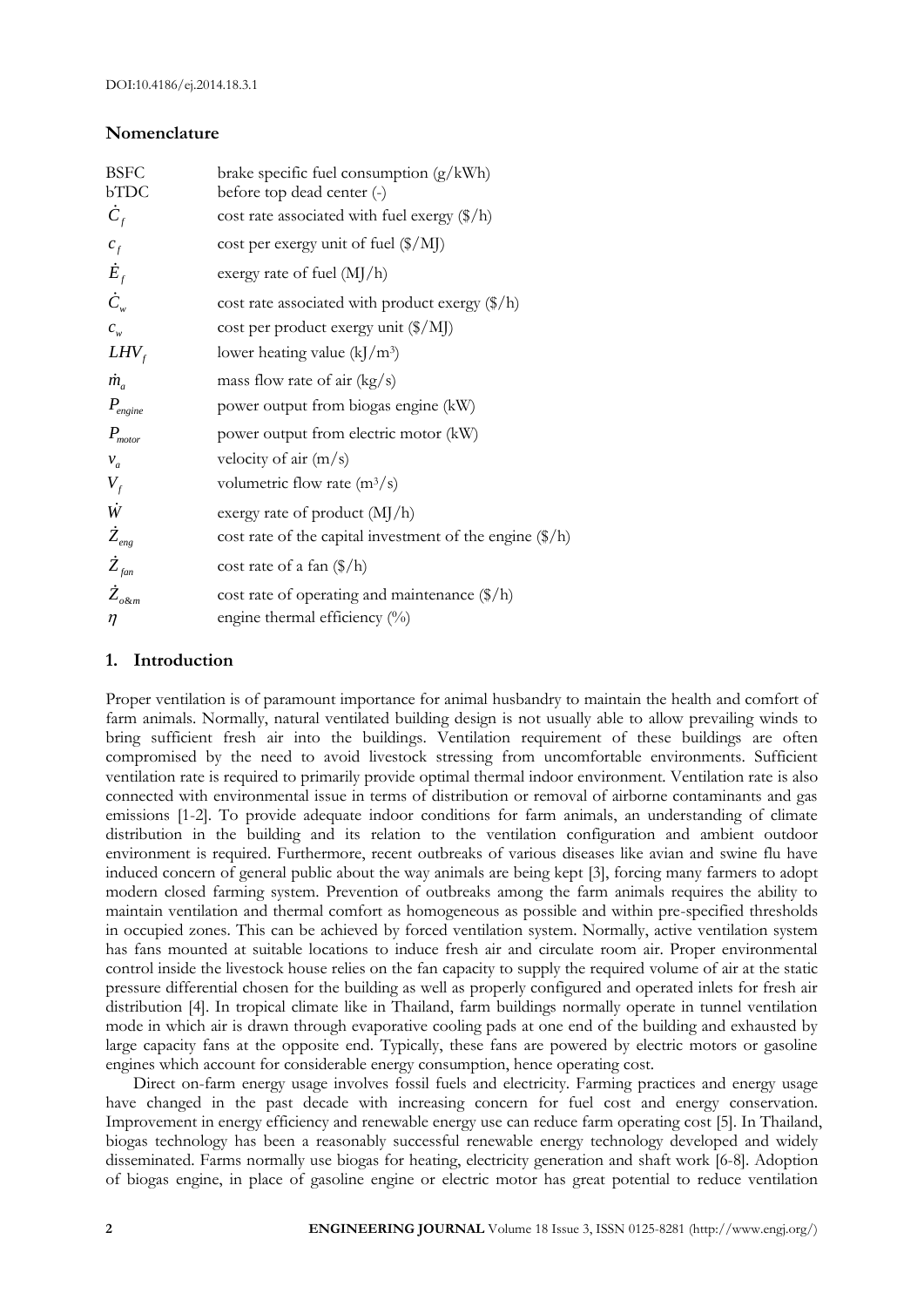energy cost. Such strategy would require full assessment of energy and cost, whether the energy saving would offset the installation cost. There have been a number of literatures on biogas fueled spark ignited engine. However, most studies have been on relatively large engines [9-12]. Reports on small biogas engine were rather limited. Additionally, exergy and thermoeconomic analysis methods have been used widely in assessments of various energy systems, including engines [13-15]. Thermoeconomics combines the second law of thermodynamics and economics by applying the concept of cost to energy in order to achieve a better production management and more cost effective operation [16]. Exergy is a potential or quality of energy used to evaluate inefficiencies associated with various processes. Exergoeconomic cost is defined as the amount of money consumed to generate an energy flow. Thermoeconomic analysis is a powerful tool to analyze and improve the design of energetic systems. There have been a number of reports on thermoeconomic analysis of complex energy systems [17-20]. However, there has been relatively modest work in the existing literature reported on small biogas engine, and no report about its exergy costing analysis. The idea was to use biogas as an alternative energy source for driving the farm ventilation system. The main objective of this work was to evaluate biogas engine performance and compare the exergy cost against existing prime movers used in active ventilation system for animal husbandry.

#### **2. Performance Evaluation**

Experimental evaluation of the performance of different prime movers used to drive a ventilation fan was carried out. Biogas engine, electric motor and gasoline engine were tested separately for individual performance. Afterward, tests were performed for each of the three prime movers coupled to the ventilation fan.

In this work, biogas was used as alternative fuel in place of gasoline. The research engine used in this work was a Honda GX-120. It was a single-cylinder spark ignited engine with overhead valve. Bore and stroke were 60 and 42 mm, respectively. The displacement volume was 118 cm<sup>3</sup>. The combustion chamber is cylindrical in shape with the compression ratio of 7.5:1. The ignition timing was set at 25° before TDC. The four-stroke, naturally aspirated, air-cooled, gasoline fueled engine is a widely used engine model for various applications in Thailand. It was modified to accommodate the use of biogas. Consequently, its carburetor was replaced with a venture gas-air mixer. The engine compression ratio was adjusted from 7.5:1 to 10:1. Biogas was supplied through a plastic pipe and mixed with inlet air in the mixer. Change in airflow quantity and velocity causes a change in pressure at the channel contraction which in turn affects a change in biogas flow to mix with the main airflow in the required proportion, prior to intake of the engine cylinder. The modified engine was coupled to a Fabric TL170 dynamometer for speed and load control. Simplified schematic diagram of the experimental test rig is shown in Fig. 1. It consists of the biogas engine, the ventilation fan, a test bed, various sensors for measuring flow rates, temperatures, velocity, and a data acquisition system. Biogas used in the experiment was obtained from a continuously stirred reactor located at the Energy Research and Development Institute, Chiang Mai University, Chiang Mai, Thailand. It was stored in a closed, collapsible rubber dome from where it was fed to an engine intake port at a pressure of 64 Pa. The biogas was regularly sampled and analyzed for its properties and composition. The properties of the biogas used were found to remain nearly unchanged during the course of experimental run. With average relative humidity of 80% and methane content of 59% by volume, lower heating value of the biogas was 17.2 MJ/m<sup>3</sup>. Since the heating value and the flame speed of biogas is smaller than those of gasoline, proper ignition timing must be considered. Consequently, a series of tests were conducted to evaluate biogas engine performance on stand-alone mode of operation with varying speeds and ignition timing before top dead center (bTDC). In the test, engine speed was varied between 2000 to 3000 rpm. Measurements on engine torque, power output, brake specific fuel consumption (BSFC), and efficiency were performed at ignition timing of 45°, 50°, 55°, 57°, and 59° bTDC. The flow rate of the biogas was measured by gas meter. Ignition timing and speed were measured by a SINCRO 105 and a digital tachometer, respectively. Efficiency of the biogas engine, defined as the ratio of the engine power output to input power from the biogas, was derived from the following expression:

$$
\eta = \frac{P_{engine}}{V_f LHV_f} \tag{1}
$$

Electric motor used in the experiment was a Toshiba DC motor. It was connected to a TERCO DC dynamometer to evaluate the performance in terms of torque and current. For a gasoline engine, the original engine of the same type and model to that used with biogas was used. The unmodified engine was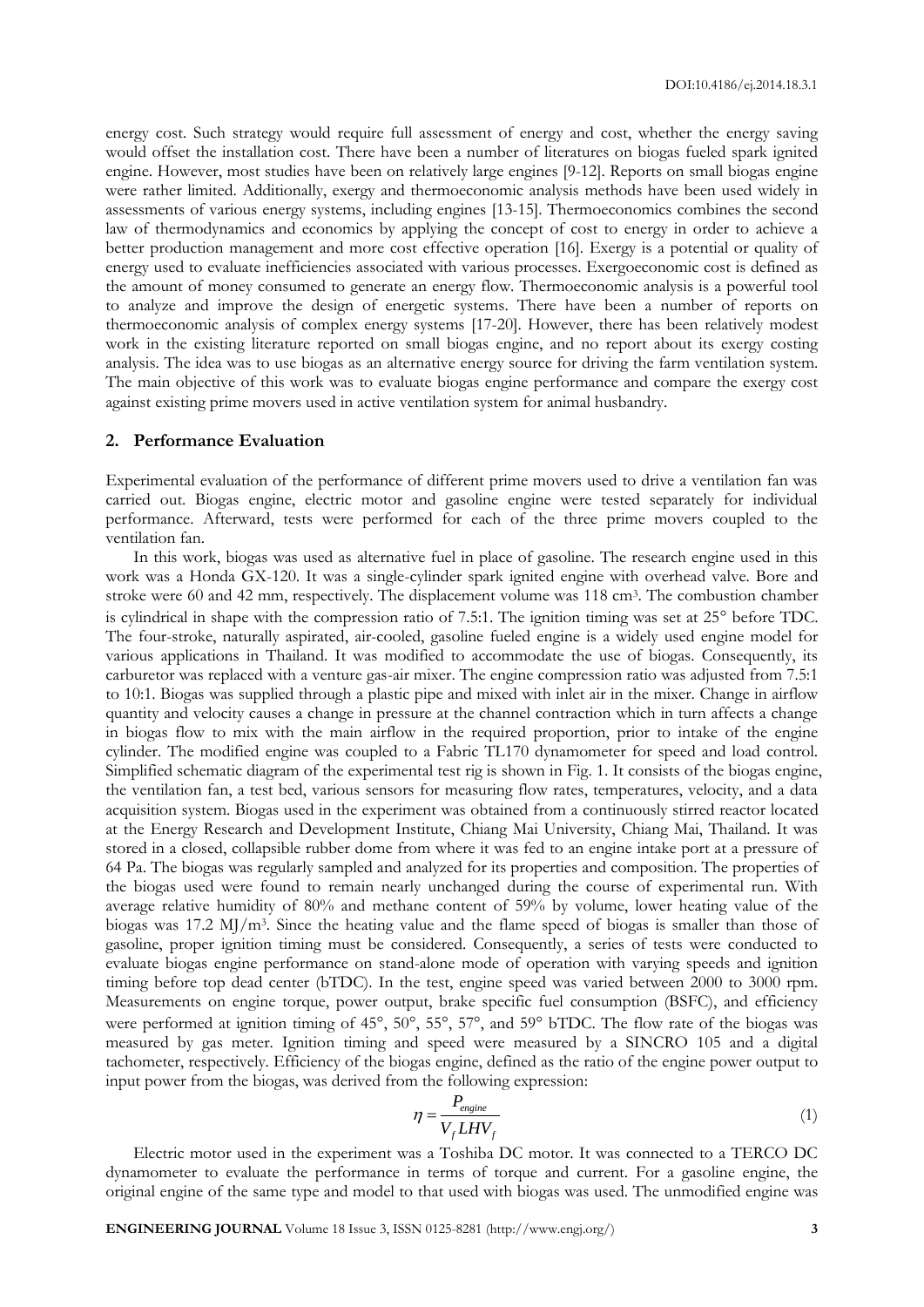coupled to a Fabric TL170 dynamometer to investigate the engine performance in terms of engine power output, torque, BSFC, and brake thermal efficiency. This was conducted to investigate if the gasoline engine could run at optimum speed and give the required torque for driving the ventilation fan. The motor and gasoline engine performances were used to compare with those obtained from biogas engine testing.



Fig. 1. Schematic of a ventilation fan driven by biogas engine.

#### **3. Exergy Costing Analysis**

This section is concerned with the potential of each prime mover to generate energy to drive the ventilation fan in the swine farm. Therefore, exergy costing analysis on each of the prime movers was conducted. Comparison was made between the energy cost obtained from biogas with those from gasoline and electricity. In the analysis of exergy costing, each cost was associated with each rate of exergy stream [21-22]. Thus, the cost rates related to the entering and exiting exergy stream can be written as

$$
\dot{C}_f = c_f \dot{E}_f \tag{2}
$$

$$
\dot{C}_W = c_W \dot{W} \tag{3}
$$

where  $c_f$  and  $c_w$  denote the cost per exergy unit of fuel and generated power, respectively, while  $E_f$  and

W denote the exergy transfer rates of fuel and work, respectively. Exergy rate of electric motor is given by Eq. (4), while exergy rates of gasoline and biogas engines are given by Eq. (5). Exergy rates of ventilation fan driven by electric motor, gasoline engine, and biogas engine are computed using Eq. (6).

$$
\dot{E}_{f,motor} = P_{motor} \tag{4}
$$

$$
\dot{E}_{f, engine} = V_f LHV_f \tag{5}
$$

$$
\dot{W}_i = \frac{\dot{m}_{ai}v_{ai}^2}{2} \tag{6}
$$

where subscripts  $i = 1, 2, 3$  which denote motor, gasoline engine, and biogas engine, respectively.



Fig. 2. Exergy stream of the system.

Exergy costing involves the balance of cost expressed for each component separately. A cost balance applied to a component, shown in Fig. 2, was expressed as the equal sum between the sum of cost rates associated with all exiting exergy streams ( $\dot{C}_W$ ) and the sum of cost rates of all entering exergy streams ( $C_f$ )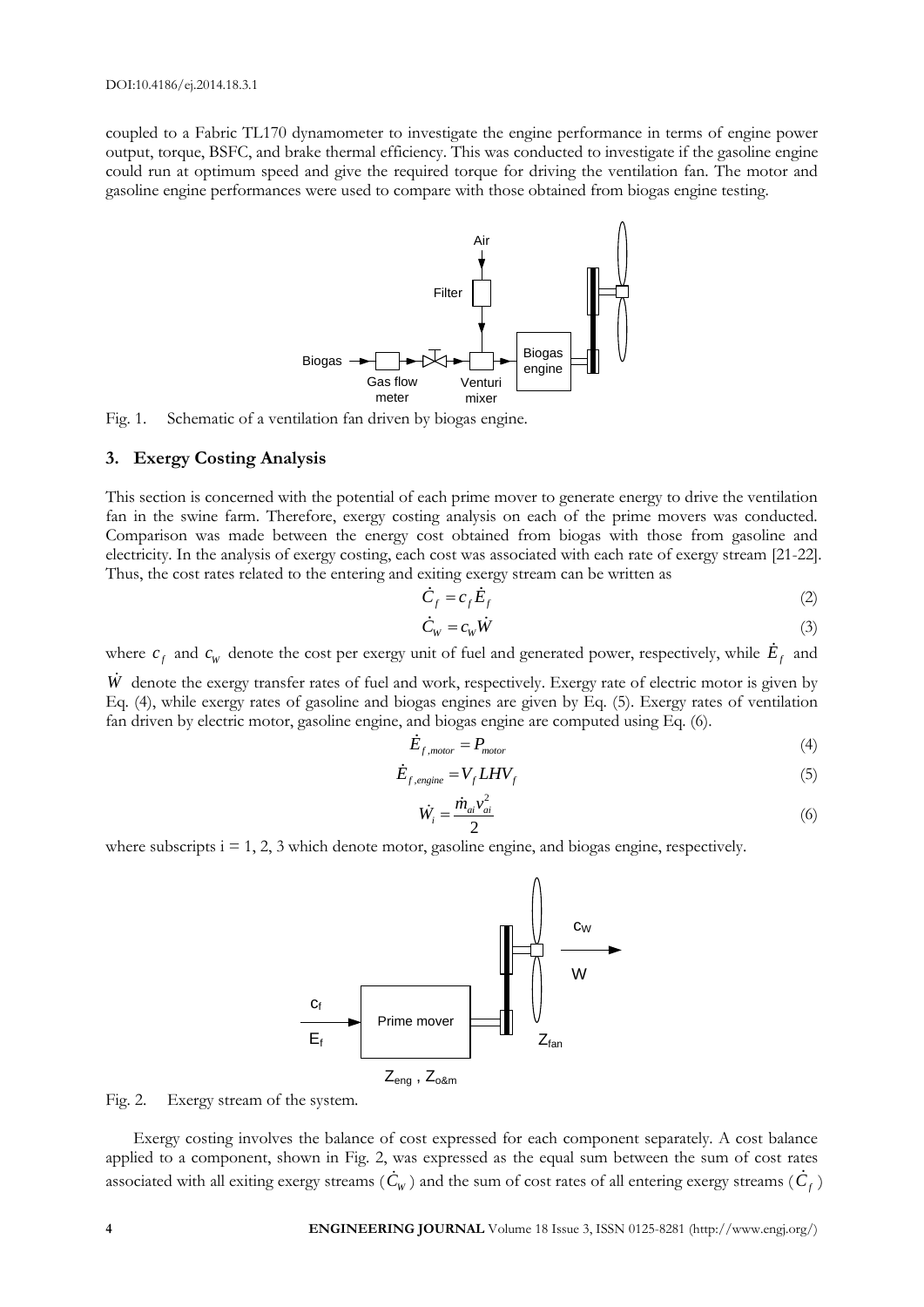plus the appropriate cost rates due to the capital investment of the engine ( *Z eng* ), fan ( *Z fan* ), and operating and maintenance expense  $(\dot{Z}_{\rho\&m})$ . For a particular system considered, the cost rate associated with the inlet air induced into the engine, flue gas loss, and heat removed from the engine were neglected. Thus, the cost rate balance can be generally written as

$$
\dot{C}_W = \dot{C}_f + \dot{Z}_{eng} + \dot{Z}_{fan} + \dot{Z}_{o\&m}
$$
\n(7)

Substituting the cost rates of Eqs. (2) and (3) into (7) yielded<br>  $c_w \dot{W} = c_f \dot{E}_f + \dot{Z}_{eng} + \dot{Z}_{fan} + \dot{Z}_{ok}$ 

$$
c_{\rm w}\dot{W} = c_{\rm f}\dot{E}_{\rm f} + \dot{Z}_{\rm eng} + \dot{Z}_{\rm fan} + \dot{Z}_{\rm o\&m} \tag{8}
$$

Thus, the cost per exergy unit of the generated power was obtained as follows:<br> $c_f \dot{E}_f + \dot{Z}_{eng} + \dot{Z}_{fan} + \dot{Z}_{o\&m}$ 

$$
c_{w} = \frac{c_{f}\dot{E}_{f} + \dot{Z}_{eng} + \dot{Z}_{fan} + \dot{Z}_{o\&m}}{\dot{W}}\tag{9}
$$

To investigate and compare the energy costs between biogas, gasoline, and electricity, all variables must be obtained. Table 1 presents required data of cost per product exergy unit and exergy rate associated with each of the prime movers. Table 2 shows cost rates due to the capital investment of the prime movers, fan, and operating and maintenance.

| Table 1. |  | Cost per product exergy unit and exergy rate associated with prime movers. |  |
|----------|--|----------------------------------------------------------------------------|--|
|          |  |                                                                            |  |

| <b>Prime Mover</b> | c <sub>f</sub><br>(\$/MI) | (MJ/h) | W<br>(MJ/h) |  |
|--------------------|---------------------------|--------|-------------|--|
| Motor              | 0.029                     | 2.83   | 0.602       |  |
| Gasoline engine    | 0.027                     | 21.76  | 0.916       |  |
| Biogas engine      |                           | 36.35  | 0.676       |  |

Table 2. Cost rates associated with prime movers.

| <b>Prime Mover</b> | 'eng<br>(\$/h) | $-$ fan<br>(\$/h) | $u_{o\&m}$<br>$(\frac{\pi}{h})$ |
|--------------------|----------------|-------------------|---------------------------------|
| Motor              | 0.00453        | 0.00457           | 0.000168                        |
| Gasoline engine    | 0.00557        | 0.00457           | 0.012                           |
| Biogas engine      | 0.01960        | 0.00457           | 0.012                           |

#### **4. Results and Discussion**

#### **4.1. Biogas Engine Performance**

The experimental evaluation of the biogas engine, taken at a mean ambient temperature of 30°C, provides the performance curves in terms of torque, power, BSFC and efficiency with respect to the engine speed and ignition timing between 45° and 55° bTDC against the gasoline engine, shown in Figs. 3 to 6. For all cases of biogas engine considered, the engine torque, power output, and efficiency were found to initially increase with speed until they reached their maximum, and decline as the speed approached 3000 rpm. On the other hand, the BSFC was found to initially decrease with speed until it reached the minimum, and then increased with increasing engine speed. It was clear that the gasoline engine gave better performance than the biogas engine for the range of engine speed considered. The biogas engine was found to perform best at ignition timing of 55° bTDC. An increase in advanced ignition timing appeared to improve the overall performance of the biogas engine. However, limited tests at 57° and 59° bTDC showed slight drop in torque, BSFC and efficiency. At ignition timing of 55° bTDC, torque was higher than the required torque used to drive the ventilation fan over a range of speeds. The electric motor used in the experiment was employed to drive the ventilation fan. The current was measured to be 4.33 A during the operation of the fan at 1450 rpm. The corresponding torque required to drive the fan was found to be 1.95 Nm. The biogas engine torque was initially found to be 2.6 Nm at 2024 rpm and increase with engine speed, reach its maximum of 4.5 Nm at 2415 rpm, and decline to 3.0 Nm as the speed approached 3000 rpm. For a fixed ignition timing, similar characteristics were observed for the engine efficiency and the power output. The efficiency of the engine was 6.3% at 2024 rpm and reached its maximum of 11.5% at 2415 rpm and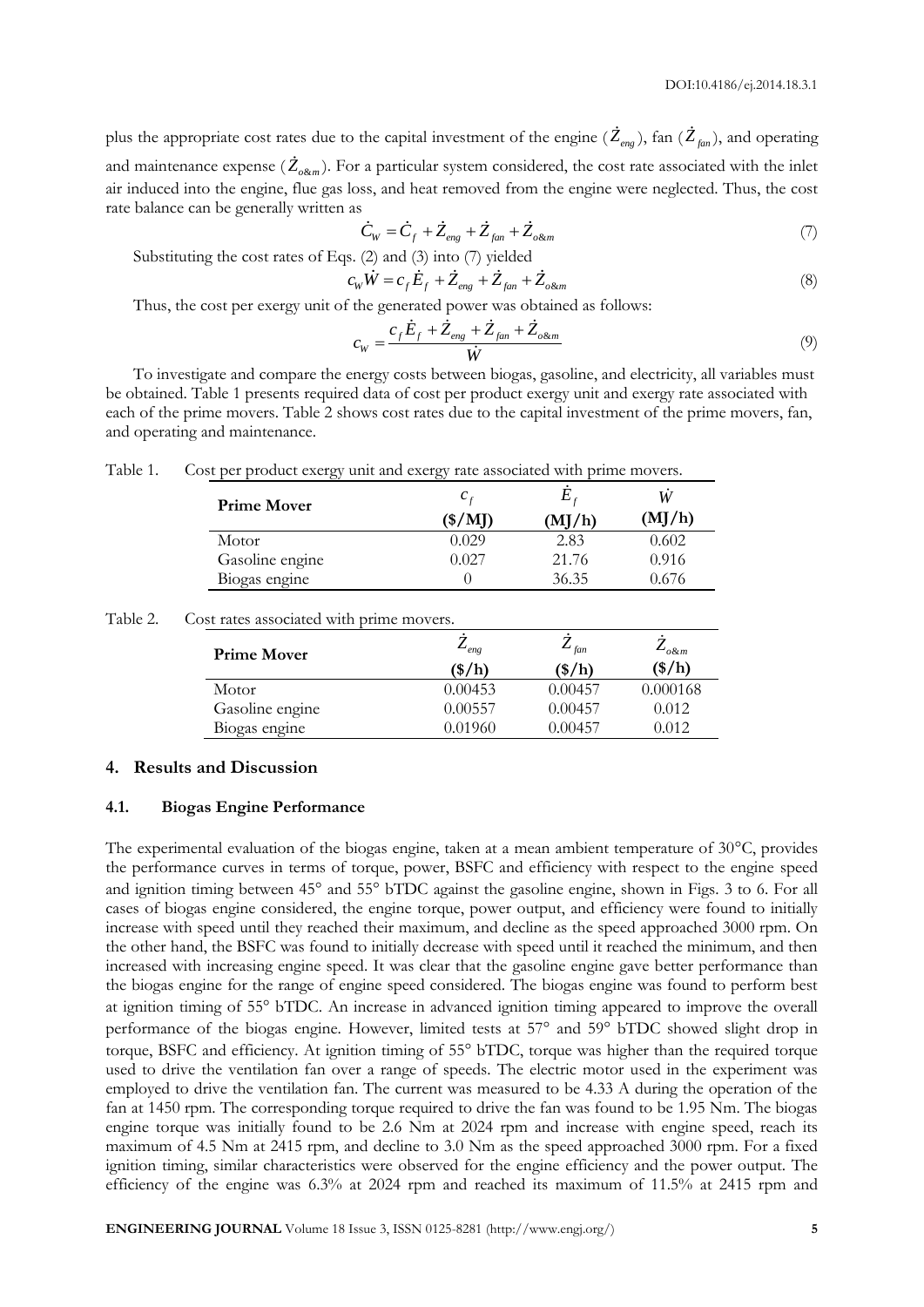declined to 9.3% as the speed approached 3000 rpm. While the power output was 0.55 kW at 2024 rpm and reached its maximum power output of 1.15 kW at 2617 rpm, and declined to 0.95 kW as the speed approached 3000 rpm. BSFC was estimated from the power output and the measured volume flow rate of biogas. The highest BSFC was 4000 g/kWh at 2024 rpm, while the lowest BSFC of 2190 g/kWh was observed at 2415 rpm.



Fig. 3. Variation of torque with engine speed for biogas and gasoline engines.



Fig. 4. Variation of power output with engine speed for biogas and gasoline engines.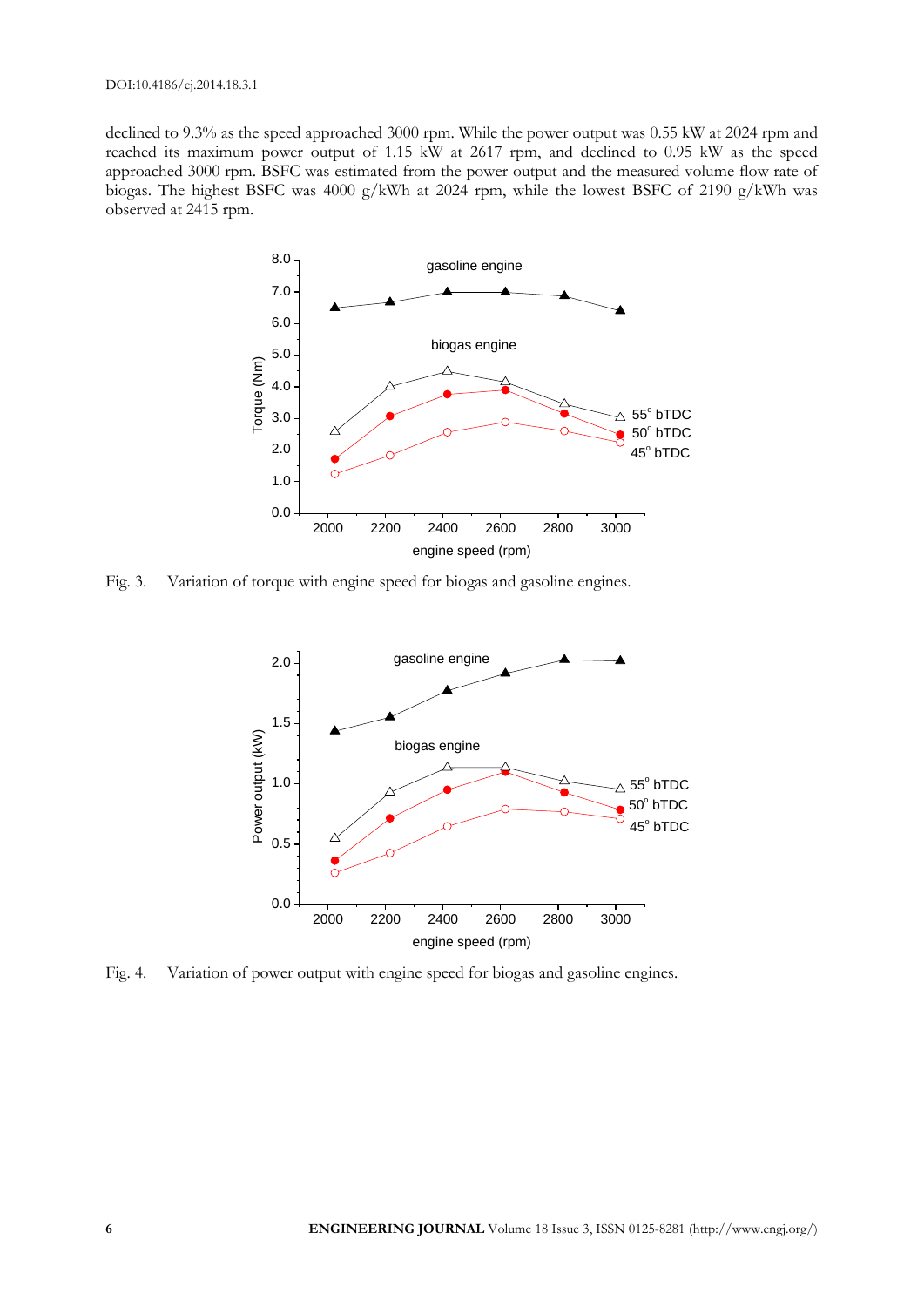

Fig. 5. Variation of BSFC with engine speed for biogas and gasoline engines.



Fig. 6. Variation of thermal efficiency with engine speed for biogas and gasoline engines.

#### **4.2. Exergy Costing**

#### 4.2.1. Choice of prime movers

In this work, three different types of prime movers were used to drive a ventilation fan. Electric motor, gasoline engine, and biogas engine were run at 1450, 1850, and 2440 rpm, respectively. When the fan was driven by the electric motor, a product stream of the system was the power generated by a fan driven by the motor. Exergy entered the motor at a rate of 2.83 MJ/h with a unit cost  $c_{f1} = $0.029/M$ . Exergy rate of work generated by a fan was 0.602 MJ/h. In addition, the capital and other expenses for the system were shown in Table 2. The capital for the motor and fan were \$0.00453/h and \$0.00457/h, respectively. The operating and maintenance cost of the system was \$0.000168/h. Therefore, the cost per exergy unit of the system was \$0.152/MJ.

When the prime mover was changed to a gasoline engine, exergy entered the gasoline engine at a rate of 21.76 MJ/h with a unit cost  $c_{f2} = $0.027/M$ . Exergy rate of work generated by a fan was 0.916 MJ/h. Table 2 provides all other expenses related to the system. The capital for the gasoline engine and fan were

**ENGINEERING JOURNAL** Volume 18 Issue 3, ISSN 0125-8281 (http://www.engj.org/) **7**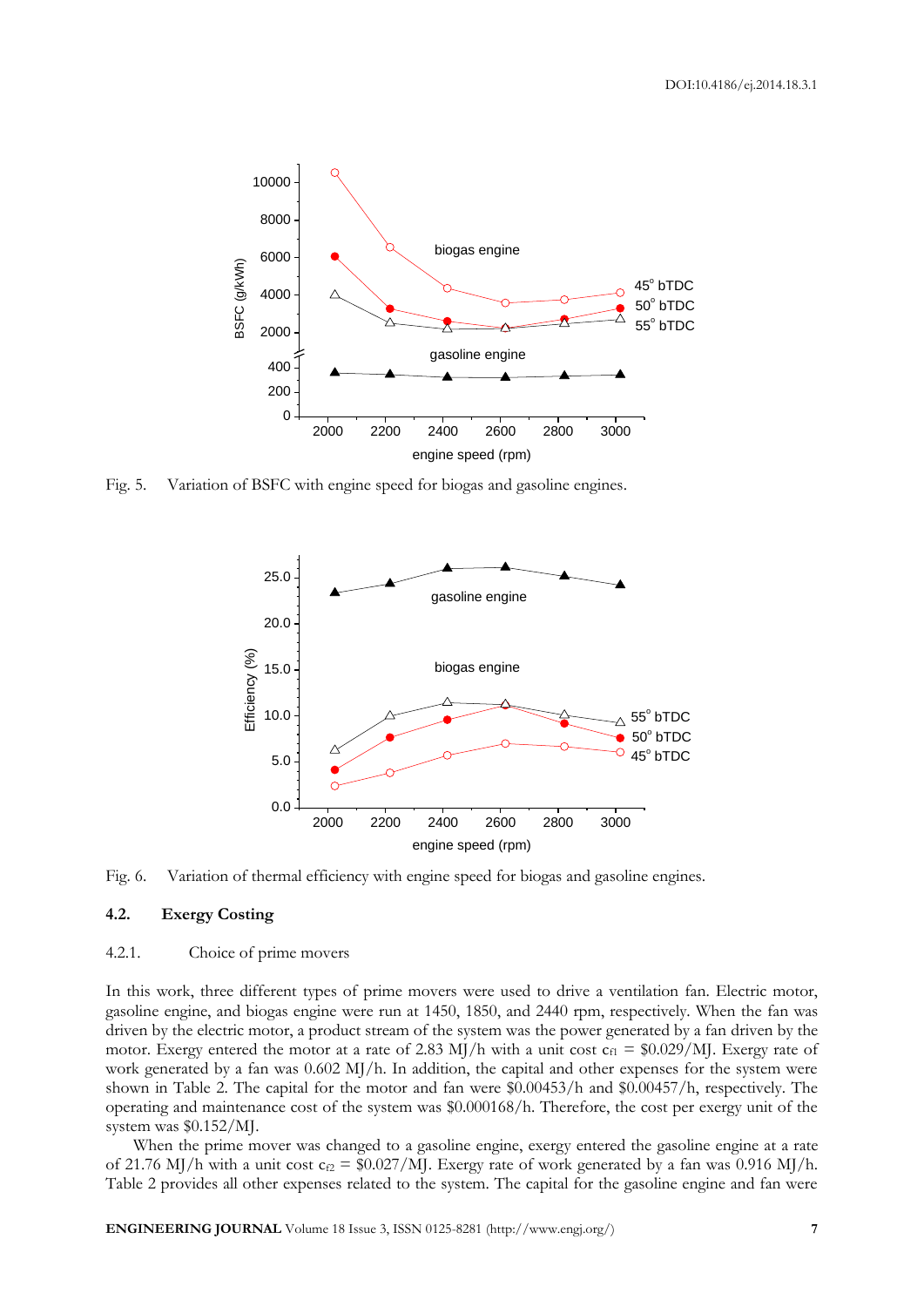\$0.00557/h and \$0.00457/h, respectively. The operating and maintenance cost of the system was \$0.012/h. The cost per exergy unit of the system using a gasoline engine as a prime mover was \$0.668/MJ.

For a biogas engine, the exergy entered at a rate of 36.35 MJ/h with a unit cost  $c_{f3} = \frac{60}{M}$ . Exergy rate of work generated by a fan was 0.676 MJ/h. The capital for the biogas engine and fan were \$0.0196/h and \$0.00457/h, respectively. The operating and maintenance cost of the system was \$0.012/h. The cost per exergy unit of the system was \$0.054/MJ.

#### 4.2.2. Assessment of cost rate

The results of cost rates associated with all exergy stream plus cost rates due to the engine capital investment and operating and maintenance are discussed. The cost rate associated with the entering exergy stream,  $C_f$ , can be computed using Eq. (2) with the data given in Table 1. As a result, fuel cost rates associated with motor, gasoline engine, and biogas engine were computed using Eq. (10).

$$
\dot{C}_{fi} = c_{fi} \dot{E}_{fi} \tag{10}
$$

where subscripts  $i = 1, 2, 3$  which stand for motor, gasoline engine, and biogas engine, respectively.

The results are shown in Fig. 7. It was noticeable that there was no cost rate associated with energy from biogas engine since the biogas was freely available in the farm, while the other two sources of energy, electricity and gasoline fuel, the energy must be paid for. It was comprehensible that the cost rate of \$0.590/h associated with gasoline was the highest among all energy sources due to a recent high oil price. The cost rate associated with electric motor was \$0.082/h, approximately seven times smaller than that associated with gasoline engine. Among the three types of prime movers, the biogas engine was found to provide the lowest cost rate. However, if the biogas cannot be sufficiently produced to run the biogas engine, the electric motor may temporary be used to drive the fan. The capital investment on the electric motor, gasoline engine, and biogas engine were \$0.00453/h, \$0.00557/h, and \$0.01960/h, respectively. It was obvious that the capital investment on biogas engine was the highest among the three prime movers. This was due to the high cost of the engine and its modification requirement. However, the biogas engine offered no payment on fuel. This provides a great opportunity in a long term operation to any swine farms that are capable of producing the biogas to utilize it as a fuel. On a contrary, the electric motor and gasoline engine offered a low capital investment, but the energy costs can be expensive.



Fig. 7. Fuel cost rates associated with different prime movers.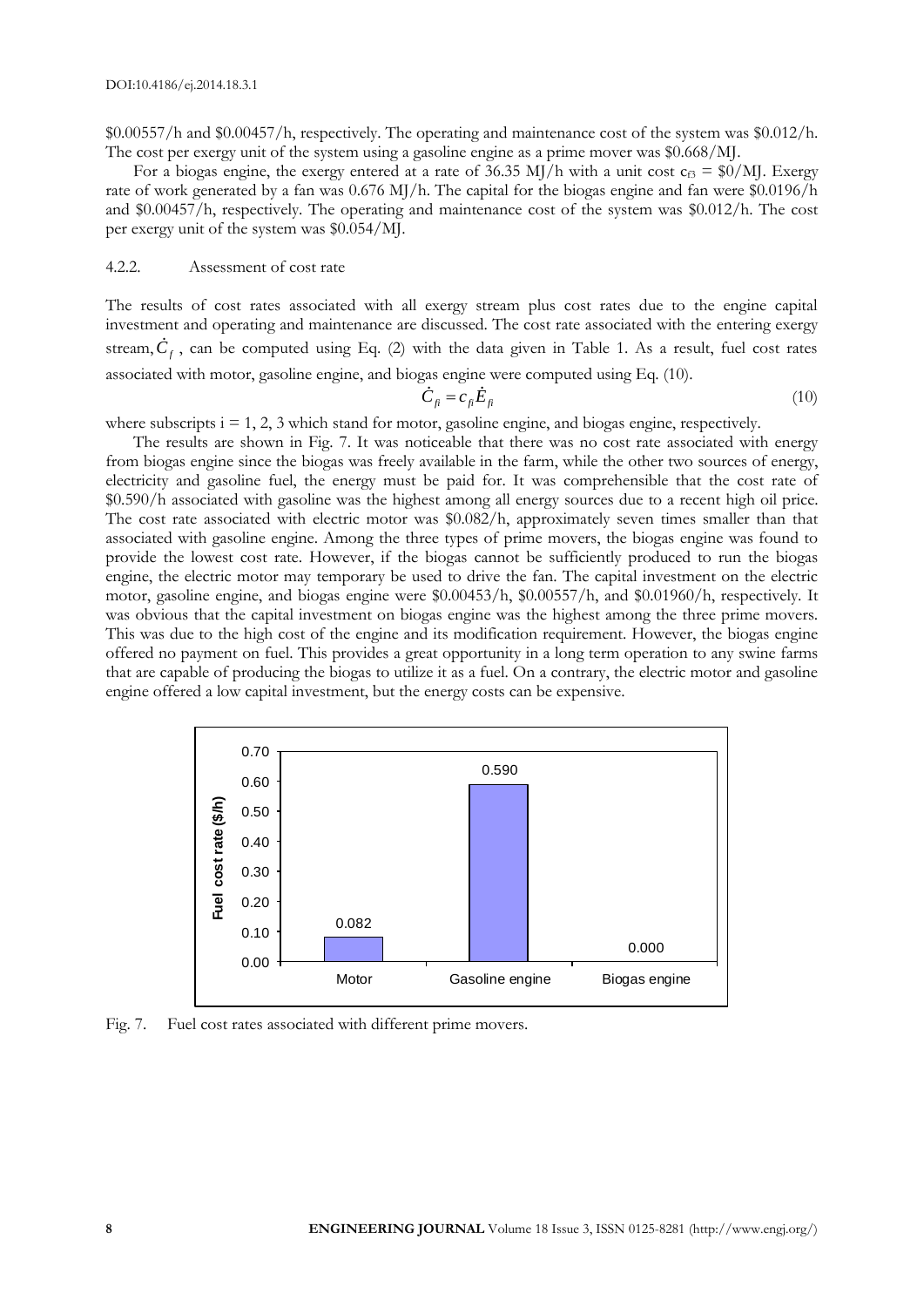

Fig. 8. Cost per product exergy unit over different prime movers.

Figure 8 shows the results of cost per product exergy unit obtained from the analyses of the active ventilation system. Among the three cases, the cost per product exergy unit of gasoline engine was highest, with the price of \$0.668/MJ. This was due directly to the very high oil price in the market. The electric motor was found to have the cost per product exergy unit of \$0.152/MJ, while the biogas engine showed the lowest cost per product exergy unit of \$0.054/MJ, since the biogas was available for free in the farm.

#### **5. Conclusions**

Analysis of a ventilation system driven by three different prime movers, i.e. electric motor, gasoline engine, and biogas engine was carried out for their performances. Investigation of the cost-effective system was also carried out in terms of cost per exergy unit and cost rate associated with all exergy streams. Results showed that the biogas engine can provide the lowest cost per product exergy unit of \$0.054/MJ, which was estimated to be three and twelve times lower than those from the motor and gasoline engine, respectively. Regarding the fuel cost rate, biogas offered no cost rate, while electricity and gasoline would cost about \$0.082/h and \$0.590/h, respectively. The biogas engine can be practically employed as a prime mover for driving the ventilation fan in a small swine farm.

#### **Acknowledgements**

Technical assistance from the Energy Research and Development Institute, Chiang Mai University is gratefully acknowledged.

#### **References**

- [1] V. Blanes, S. Pedersen, "Ventilation flow in pig houses measured and calculated by carbon dioxide, moisture, and heat balance equations," *Biosystems Engineering*, vol. 92, pp. 483-493, 2005.
- [2] K. Y. Kim, H. J. Ko, H. T. Kim, Y. S. Kim, Y. M. Roh, and C. N. Kim, "Effect of ventilation rate on gradient of aerial contaminants in the confinement pig building," *Environmental Research*, vol. 103, pp. 352-357, 2007.
- [3] J. P. T. M. Noordhuizen and J. H. M. Metz, "Quality control on dairy farms with emphasis on public health, food safety, animal health and welfare," *Livestock Production Science*, vol. 94, pp. 51-59, 2005.
- [4] K. D. Casey, R. S. Gates, E. F. Wheeler, H. Xin, Y. Liang, A. J. Pescatore, and M. J. Ford, "On-farm ventilation fan performance evaluations and implications," *Journal of Applied Poultry Research*, vol. 17, pp. 283-295, 2008.
- [5] J. A. Bailey, R. Gordon, D. Burton, and E. K. Yiridoe, "Factors which influence Nova Scotia farmers in implementing energy efficiency and renewable energy measures," *Energy*, vol. 33, pp. 1369-1377, 2008.